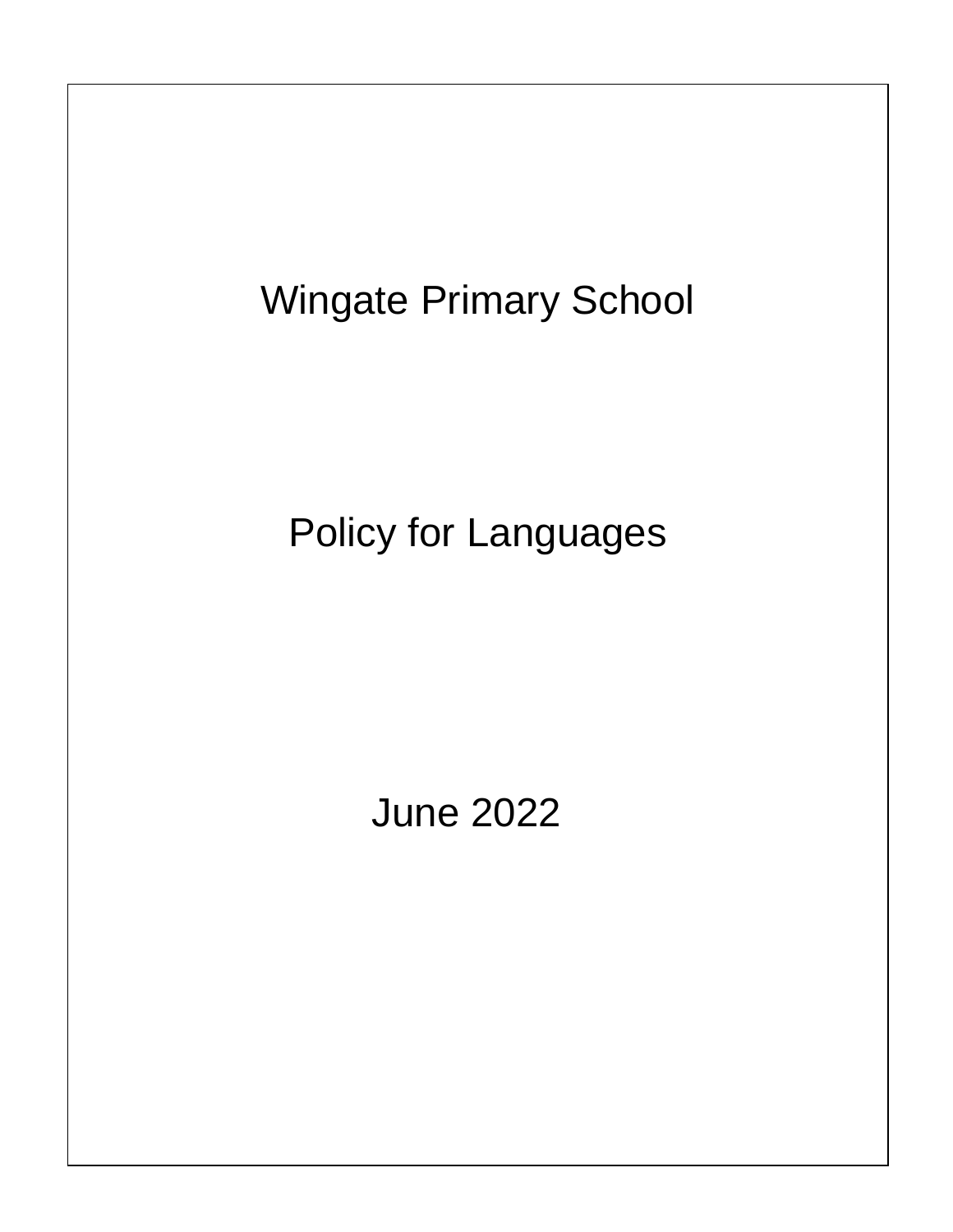This policy is written with consideration to our school commitment to the Rights of the Child and in light of us being a Rights Respecting School. Although direct reference to this is not continually made, the policy has been written with full awareness of our commitment to Children's Rights. This policy also complies with Article 28 of the UNCRC 'Every child has the right to an education' and Article 31 'Right to relax, play and take part in a wide range of cultural and artistic activities'

The rights and dignity of our children are at the heart of everything we do, every decision we and they make and every driver for making progress and helping our children to develop as responsible, valued global citizens who want to make a positive contribution to their and our world.

In our school it is our intent that we help children to develop resilience, perseverance, autonomy and focus. Our children learn that they are valued and valuable, they are independent people in their own right and they have the power to do wonderful, amazing things at every stage of every day.

Every one of our children is a unique individual with their own strengths, aptitudes, interests and dreams. As a school community we will endeavour to support each child to make the most of every opportunity we offer.

We provide enriching experiences to engage learners and in designing and developing our curriculum we have taken into consideration

- how children learn and remember; progress means knowing more and remembering more
- what our children need to succeed in life; cultural capital they need to make aspirational choices and succeed beyond their time at Wingate Primary School.

The key drivers for our curriculum Ambition and aspiration Resilience and courage Autonomy and independence Perseverance and solution finding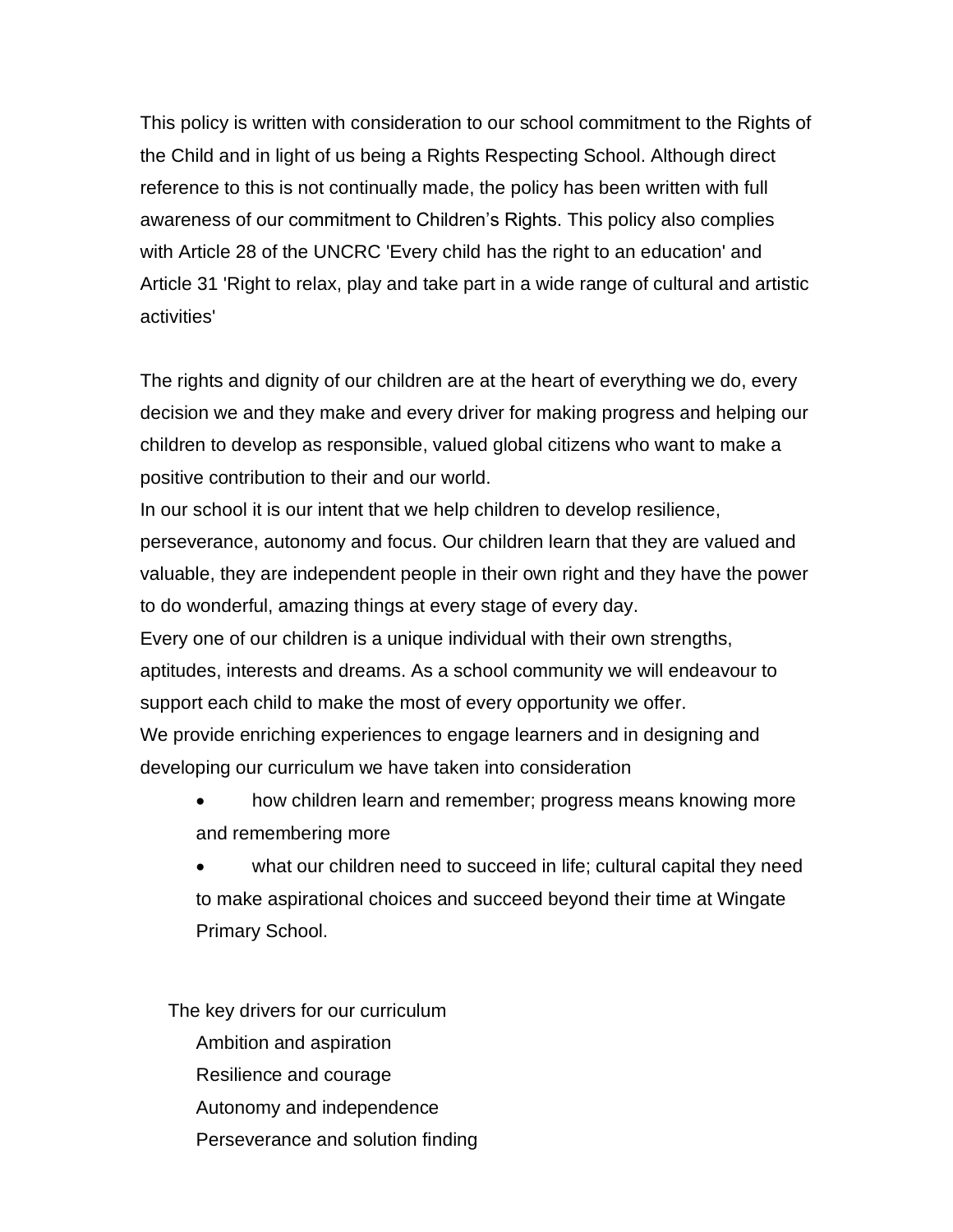### **Purpose of study**

Learning a foreign language is a liberation from insularity and provides an opening to other cultures. A high-quality languages education should foster pupils' curiosity and deepen their understanding of the world. The teaching should enable pupils to express their ideas and thoughts in another language and to understand and respond to its speakers, both in speech and in writing. It should also provide opportunities for them to communicate for practical purposes, learn new ways of thinking and read great literature in the original language. Language teaching should provide the foundation for learning further languages, equipping pupils to study and work in other countries.

### **Aims**

The national curriculum for languages aims to ensure that all pupils:

- understand and respond to spoken and written language from a variety of authentic sources
- speak with increasing confidence, fluency and spontaneity, finding ways of communicating what they want to say, including through discussion and asking questions, and continually improving the accuracy of their pronunciation and intonation
- can write at varying length, for different purposes and audiences, using the variety of grammatical structures that they have learnt
- discover and develop an appreciation of a range of writing in the language studied.

#### **Objectives**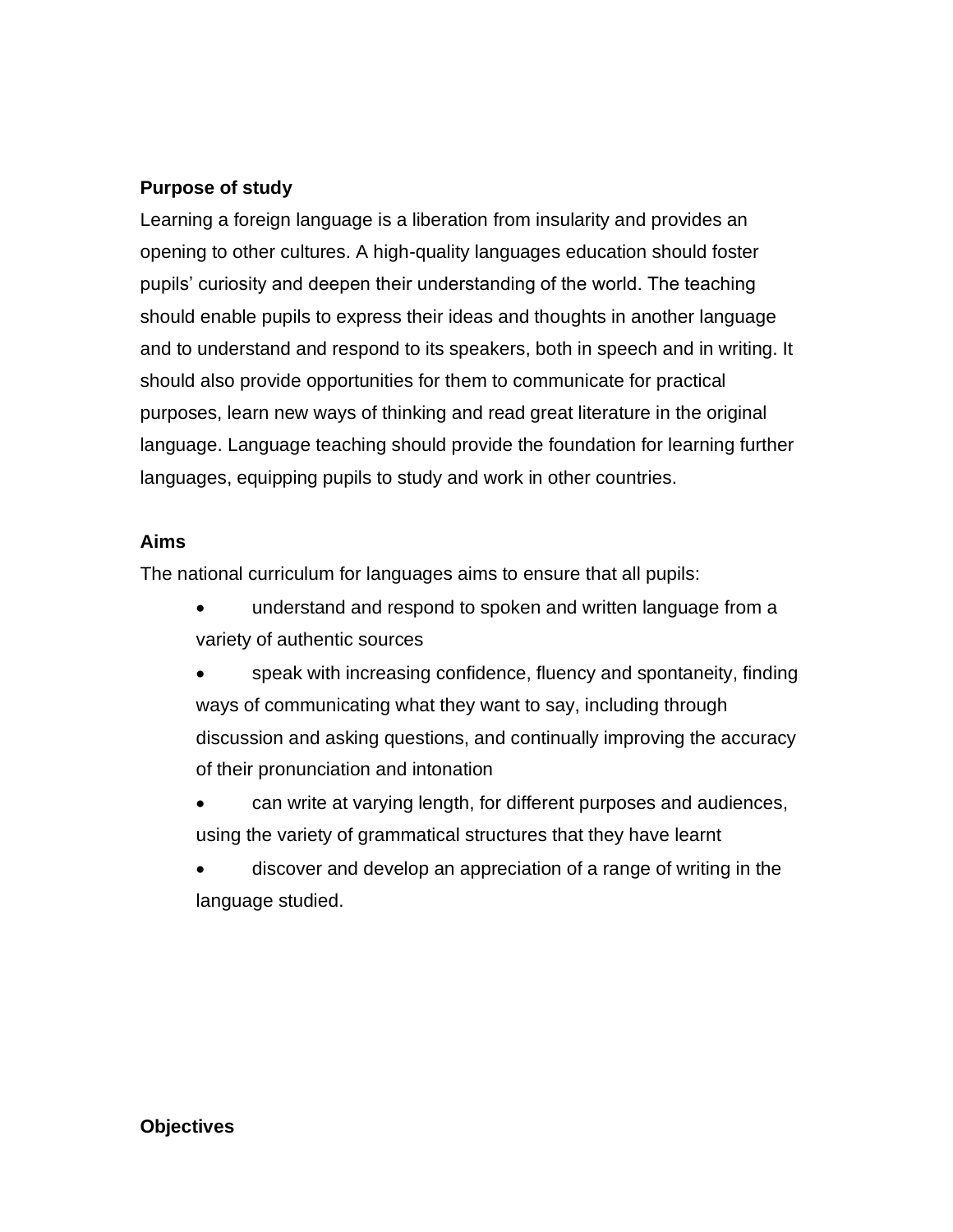The objectives of learning a modern foreign language in primary school are:

- to give children a positive, enthusiastic attitude to MFL learning within a secure and supportive environment.
- to foster an interest in learning other languages
- to introduce young children to another language in a way that is enjoyable and fun
- to stimulate and encourage children's curiosity about language
- to encourage children to be aware that language has structure, and that the structure differs from one language to another
- to help the children develop their awareness of cultural differences in other countries
- to develop their speaking and listening skills
- to lay the foundations for future study
- to extend our language teaching beyond mother tongue learning
- to raise staff awareness of and competence in the MFL

## **Organisation**

We introduce foreign languages in our Reception classes through songs, games and a variety of activities related to other areas of the curriculum. Registration will often be taken using greetings from another language.

French, Spanish, German and Mandarin is taught to all children in Y1 and Y2. Italian and Mandarin is taught from Y3 to Y6.

Greetings, registers, classroom routines and praise words are often conducted in another language.

## **The curriculum**

At Wingate Primary School in KS1 we work from the,

# **Early Start French 'Salut! Ca Va',**

# **Early Start Spanish 'Tu y Yo and Early Start German 'Hallo wie gehts'**

schemes and a tailor made, short Mandarin program, devised by our subject leader.

In KS2 we work according to the DfE statutory guidelines, 2013. We follow an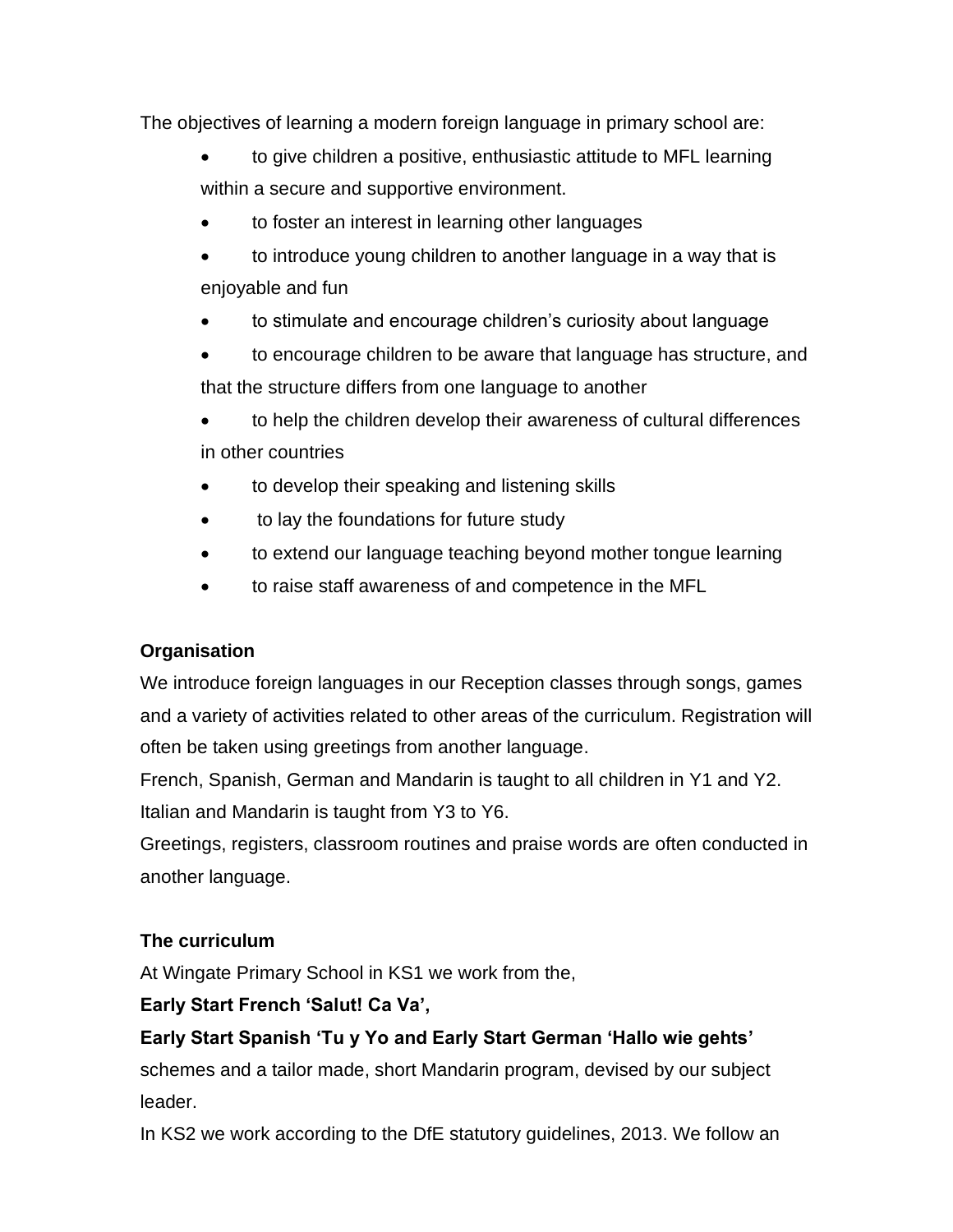Italian scheme devised and delivered by our subject leader, a fluent Italian speaker. We also deliver a condensed program of Mandarin which runs during Spring term 1 across both key stages, this also is delivered by our SL.

We teach the children how to:

- ask and answer questions
- memorize words
- work in pairs and groups, and communicate in MFL.
- look at life in another culture

Tasks and activities will:

- have clear, achievable objectives
- be carefully planned and structured
- be practical, active and varied
- involve the use of ICT where appropriate
- include whole class, small group and pair work
- promote success and self esteem

### **Teaching and learning style**

We use a variety of techniques to encourage the children to have an active engagement in languages: these include games, role-play and action songs. We use puppets and soft toys to demonstrate the foreign language, and we also invite native speakers into the classroom to provide an excellent model of the spoken language as well as to involve the children in learning about the culture of country. We emphasize listening, responding and speaking skills. We use a multi-sensory and kinesthetic approach to teaching i.e. we try to introduce a physical element into some of the games, rhymes and songs as we believe this serves to reinforce memory. We make lessons as enjoyable as possible so that the children develop a positive attitude to the learning of modern foreign languages. We build the children's confidence through praise for any contribution they make however tentative.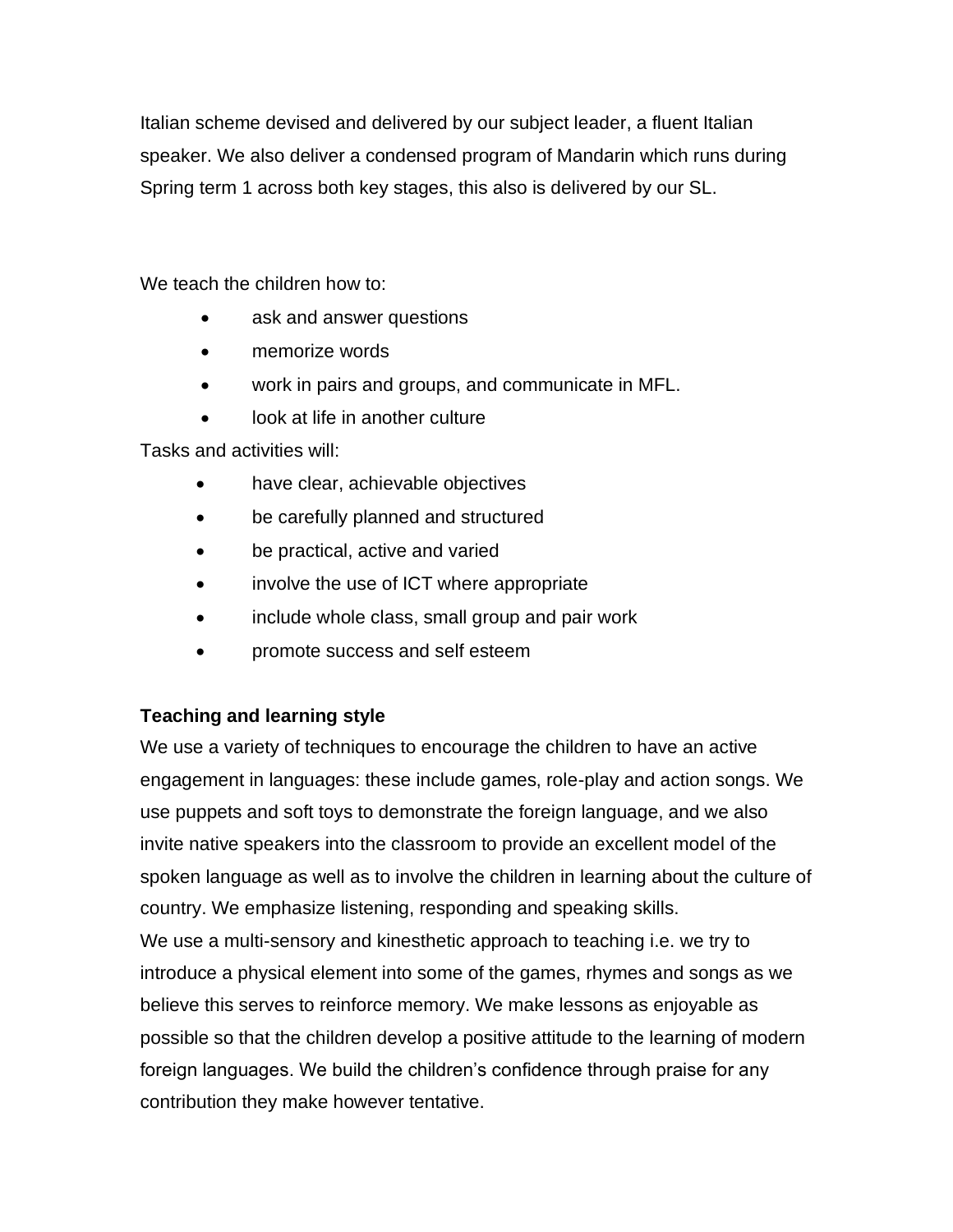### **Planning**

In KS1 the subject leader plans and delivers the lessons, the Early Start French, Early Start Spanish and Early Start German schemes are adapted to fit in with our specific requirements and Mandarin is planned by the SL. In KS2, Italian and Mandarin lessons are planned, in accordance with statutory requirements, then delivered by the SL and a mother tongue Italian speaker supplied by the Italian Consulate.

## **Attainment targets**

By the end of each key stage, pupils are expected to know, apply and understand the matters, skills and processes specified in the relevant program of study. We assess the children's progress informally during the lessons and use the European Commission approved Language Magician Assessment tool.

## **Key stage 2**

Teaching focuses on enabling pupils to make substantial progress in one language. The teaching should provide an appropriate balance of spoken and written language and should lay the foundations for further foreign language teaching at key stage 3. It should enable pupils to understand and communicate ideas, facts and feelings in speech and writing, focused on familiar and routine matters, using their knowledge of phonology, grammatical structures and vocabulary.

The focus of study in modern languages will be on practical communication. Pupils should be taught to:

listen attentively to spoken language and show understanding by joining in and responding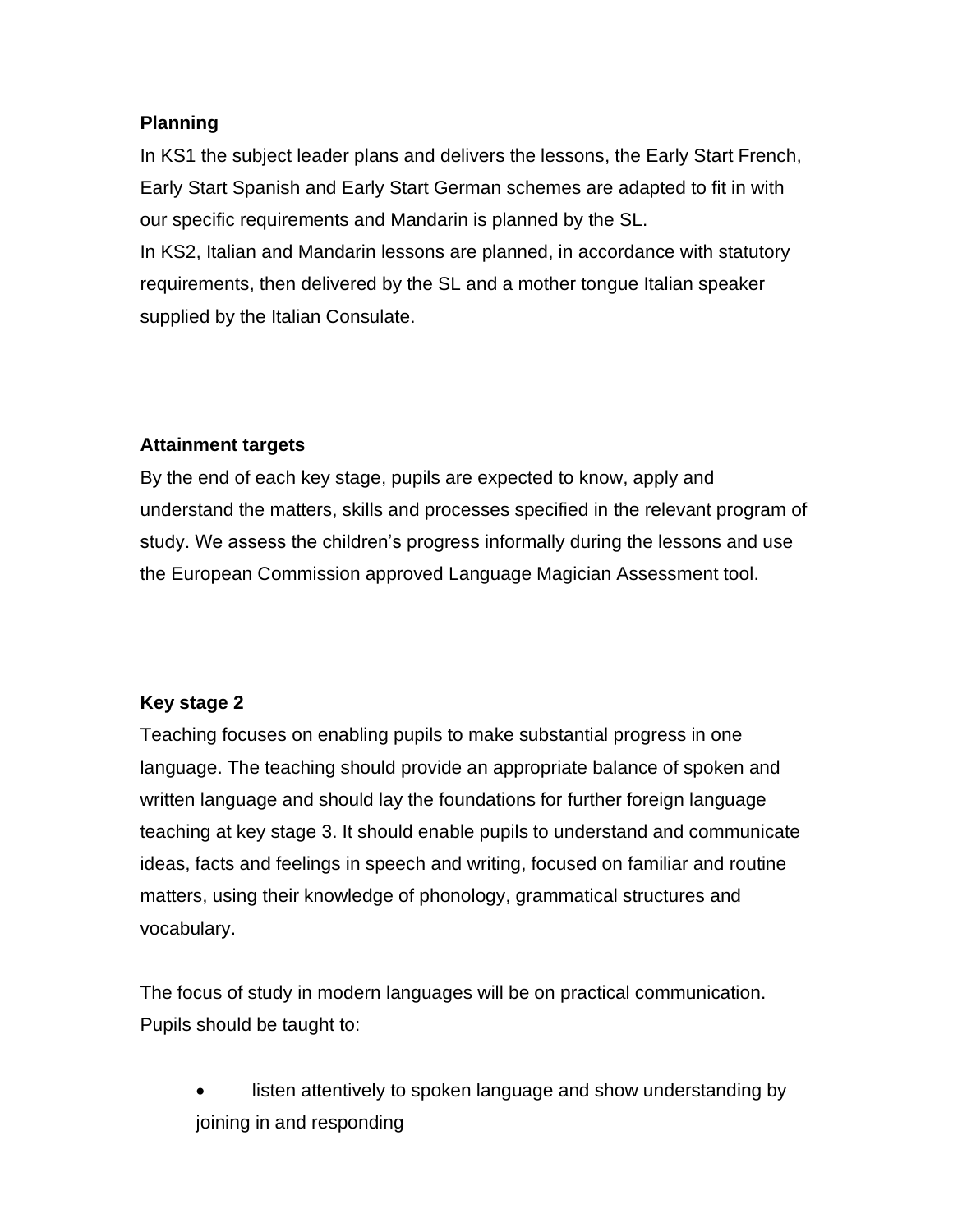explore the patterns and sounds of language through songs and rhymes and link the spelling, sound and meaning of words

• engage in conversations; ask and answer questions; express opinions and respond to those of others; seek clarification and help

speak in sentences, using familiar vocabulary, phrases and basic language structures

• develop accurate pronunciation and intonation so that others understand when they are reading aloud or using familiar words and phrases

• present ideas and information orally to a range of audiences

read carefully and show understanding of words, phrases and simple writing

• appreciate stories, songs, poems and rhymes in the language

• broaden their vocabulary and develop their ability to understand new words that are introduced into familiar written material, including through using a dictionary

write phrases from memory, and adapt these to create new sentences, to express ideas clearly

describe people, places, things and actions orally and in writing

• understand basic grammar appropriate to the language being studied, including (where relevant): feminine, masculine and neuter forms and the conjugation of high-frequency verbs; key features and patterns of the language; how to apply these, for instance, to build sentences; and how these differ from or are similar to English

### **Wider Opportunities**

Whenever possible class teachers look for opportunities to enhance their curriculum through activities such as food tasting, (Spanish Italian German French and Chinese), making authentic food from other cultures during cooking classes, investigating festival days of other countries, what they mean and how they are celebrated, (with a particular focus on Chinese New year.) Through songs, music and dance and also by inviting FL speakers where appropriate from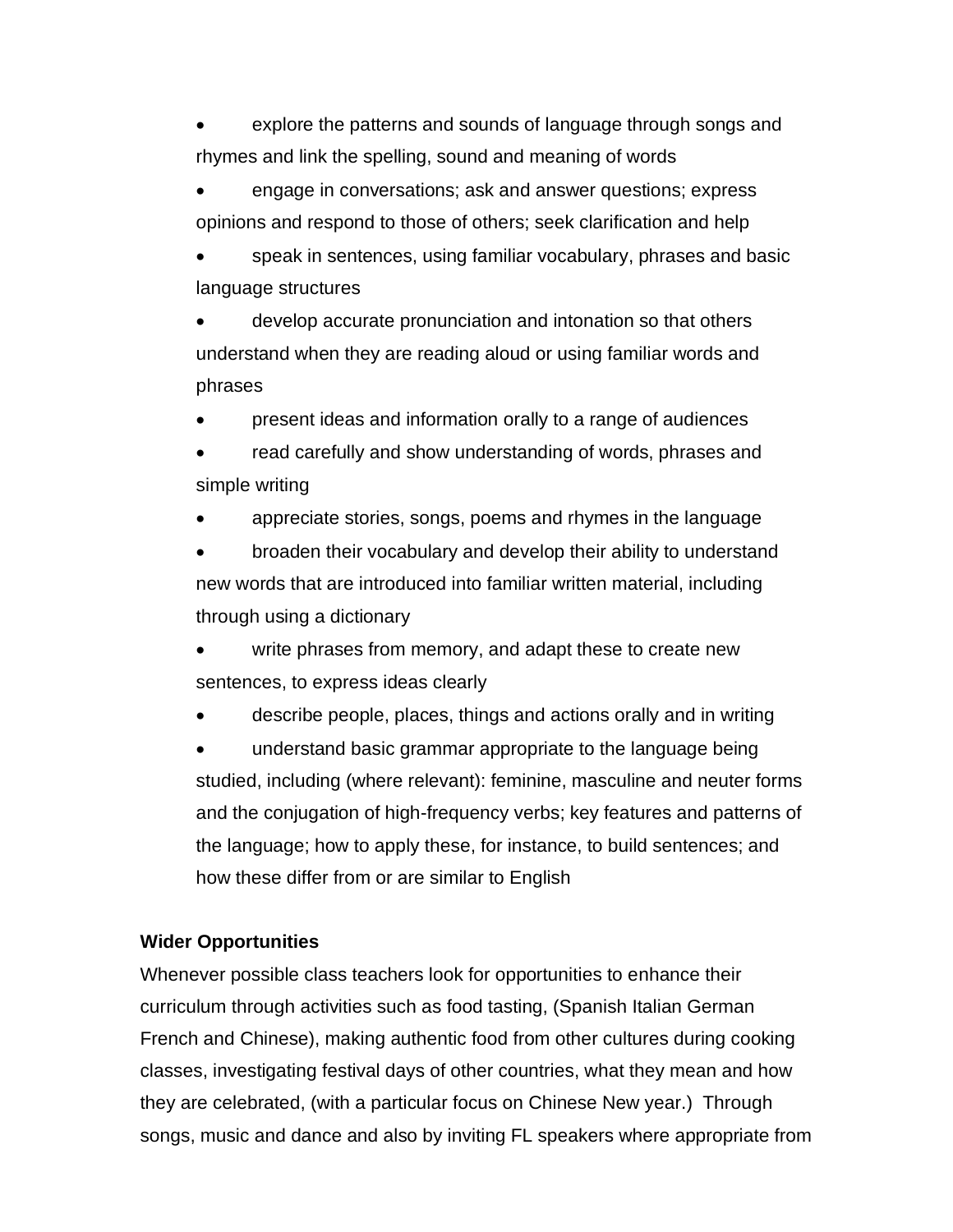the community and embracing any language spoken by our pupils or their families.

#### **Resources**

We use a wide variety of resources – many of which are already used in school in other parts of the curriculum, e.g. multi-link and dice, beanbags, PE spots. We use songs and stories from different publications and the internet. The Interactive Whiteboard, flashcards, CD's and DVD's and I-pads.

#### **Equal Opportunities**

The manner in which lessons and scheme of work are planned takes into account the differences in interests between boys and girls. We avoid gender stereotyping when organizing into groups and assigning activities. We take into account the differences of religious and cultural beliefs by highlighting religious festivals in the target language countries. Teaching Languages is a vital way to enhance pupils' perceptions and to promote positive attitudes towards cultural diversity.

#### **Special Educational Needs**

Children with special educational needs are actively encouraged to participate fully in Language lessons and will be monitored by our SEN Coordinator. She will ensure that these children follow the scheme of work in ways that promote their development and self-esteem.

#### **Role of the Subject Leader**

The Subject Leader is responsible for long, medium and short term planning. The SL will revise the Schemes of Work in the light of evaluations. The SL also